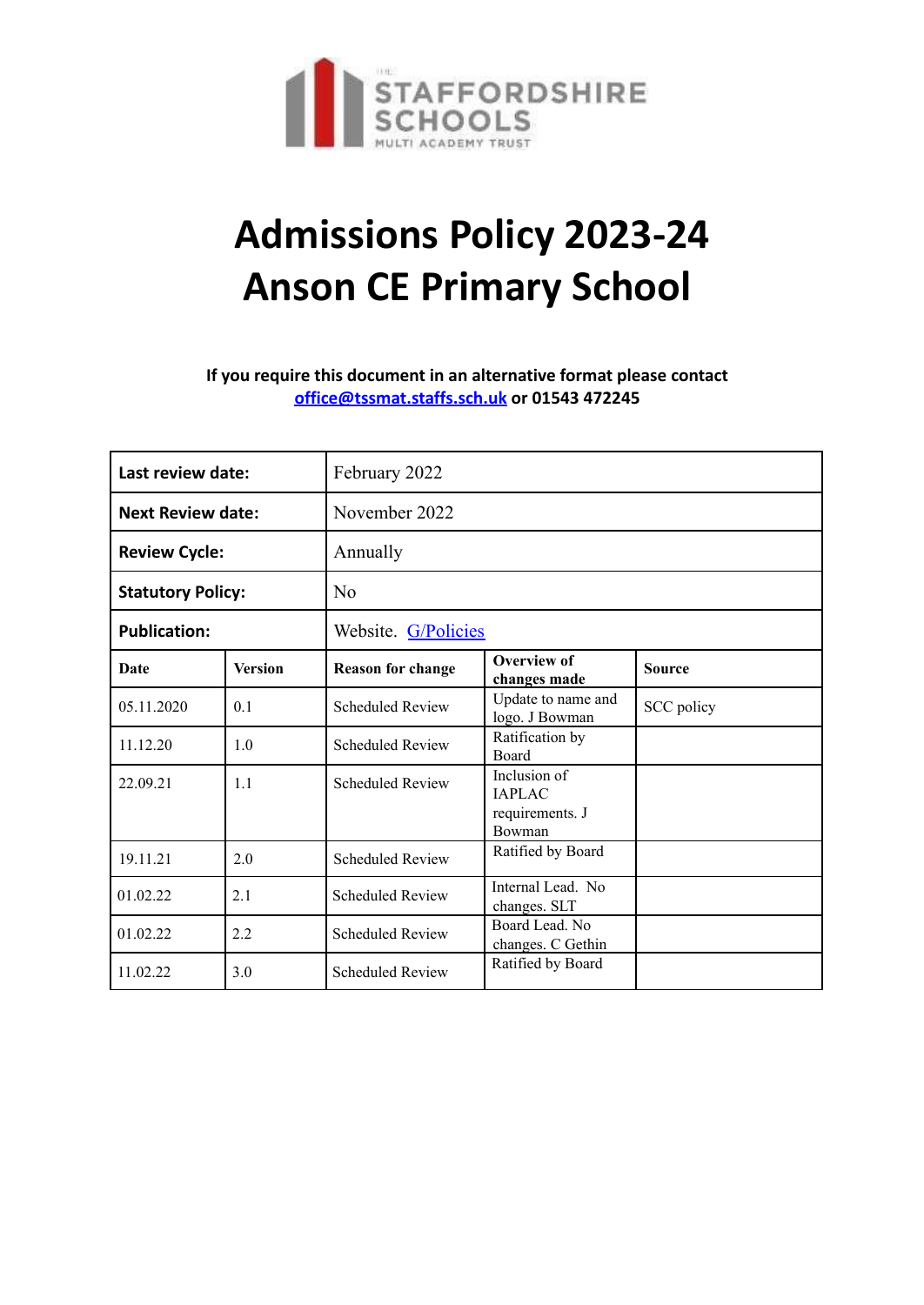

### **ANSON CE (A) PRIMARY SCHOOL ADMISSIONS POLICY**

#### ADMISSION ARRANGEMENTS FOR 2023-24

| <b>CAPACITY</b>            | 105 |
|----------------------------|-----|
| PUBLISHED ADMISSION NUMBER | 15  |

#### **GENERAL ARRANGEMENTS**

a) Full time places in reception will be available in September of the academic year within which the child becomes five years old.

b) In light of infant class size regulations, classes will not exceed 30 pupils at KS1. Our planned admission number (PAN) is 15

c) The policy will be reviewed annually by the full Governing Body of the school.

d) Children with a statement of SEN/ EHC plan that name Anson in the statement must be admitted. This may reduce the number of places available.

e) In line with the School Admissions Code, we will give priority to looked after children in our over subscription criteria

f) The closing date for applications to the local authority for primary schools is usually around 15<sup>th</sup> January

#### **Waiting Lists**

Waiting lists for Reception will be kept until the end of the Autumn Term. Inclusion on the waiting list does not mean that a place will eventually become available. A child's position on the waiting list is not fixed and is subject to change during the year i.e they can go up and down the list since each child added will require the list to be ranked again in line with the oversubscription criteria.

#### **Deferred Entry to Reception Class**

Parents may request that their child be admitted to Reception Class on a part-time basis, or that their child be admitted to school later in the same academic year until the child reaches compulsory school age (i.e. beginning of the term after the child's fifth birthday). The effect is that the place will be held for the child in Reception and is not available to be offered to any other child within the same academic year in which it has been offered.

Before deciding whether to defer their child's entry to school, parents should visit Anson to see how we cater for the youngest children in Reception and how the needs of these children are met as they move up through the school.

#### **Admission Outside of the Normal Age Group**

Parents may seek to apply for their child's admission to school outside of their normal age group, for example if the child is exceptionally gifted and talented or has experienced problems such as ill health. In addition, the parents of summer born children may choose not to send their child to school until the September following their fifth birthday and may request that they are admitted outside of their normal age group to Reception rather than Year 1.

These parents will need to make an application alongside children applying at the normal age which should explain why it is in the child's best interest to be admitted outside of their normal age which may include information such as professional evidence as to why this is the case and why an exception should be made in the case of the child. A decision as to whether this is an appropriate course of action will be made by the Governing Body who will take into account the circumstances of the case and views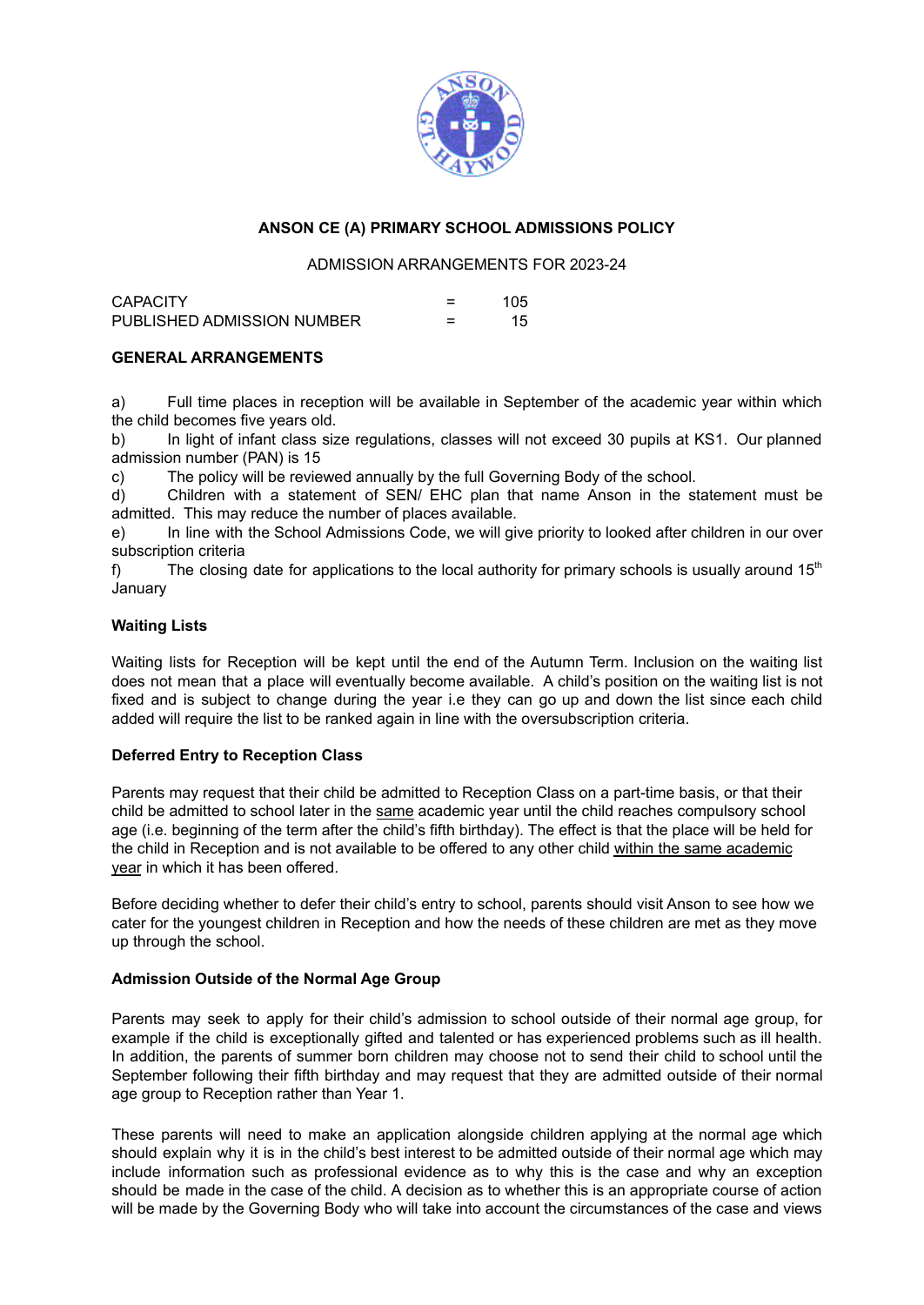of the head teacher. Parents do not have the right to insist that their child is admitted to a particular year group.

## **CRITERIA FOR OVER SUBSCRIPTION**

Should there be more applications than there are places available, the Admissions Committee will meet and use the criteria below to determine who will be admitted.

The following aspects will be taken into consideration and priority given in the following order:-

1) Looked after children (LAC), all previously looked after children (PLAC), including those children who appear (to the admission authority) to have been in state care outside of England (IAPLAC ),and ceased to be in state care as a result of being adopted, or became subject to a residence order or special guardianship order, as defined by the Children Act 1989.

1. Children resident in Great Haywood, Tixall or Ingestre *and* who have an elder sibling in attendance at the school and who will still be attending the school at the proposed admission date (For admission purposes, a brother or sister is a child who lives at the same address and either: have one or both natural parents in common; are related by a parents marriage; are adopted or fostered by a common parent or are unrelated children who live at the same address, whose parents live as partners).

2. Other children resident in Great Haywood, Tixall or Ingestre.

3. Children from outside the areas of Great Haywood, Tixall or Ingestre who have an elder sibling in attendance at the school and who will still be attending the school at the proposed admission date.

4. Children of Staff in either of the following circumstances:

Where the member of staff has been employed at Anson school for two or more years at the time at which the application for admission to the school is made and/or the member of staff is recruited to fill a vacant post for which there is a demonstrable skill shortage.

5. Children of parents/guardians who habitually worship in a Church of England church in the parishes of Great Haywood, Tixall and Ingestre. *This to be supported by a letter of confirmation from incumbent of the respective parish.*

6. Children of parents/guardians with Church of England commitment and Church affiliation outside the areas of Great Haywood, Tixall or Ingestre. *This to be supported by a letter of confirmation from the incumbent of their parish.*

7. Children of parents/guardians who are members of another Christian denomination and wish their child to attend a Church of England school. *This to be supported by a letter of confirmation from the Minister of their church.*

8. Children of parents/guardians who although not worshipping in another faith wish their child to attend a Church of England school because of its specifically religious emphasis.

If a tiebreak decision is required, the child living nearest the school will be given priority. Nearest being defined as a straight line measurement from the applicant's home address to the main gates of the school. The measurement will be calculated using the Local Authority's Geographical Information System and Local Land and Property Gazetteer (LLPG) co-ordinates.

The home address is considered to be the child's along with the carer's main and genuine principal place of residence at the time of the allocation of places i.e. where they are normally and regularly living. If a child is resident with friends or relatives (for reasons other than legal guardianship) the friends or relatives address will not be considered for allocation purposes.

It is expected that parents will agree on school places before an application is made, and it may be necessary to request evidence from you to confirm that this is the case. The local authority is not in a position to intervene in disputes between parents over school application and will request that these are